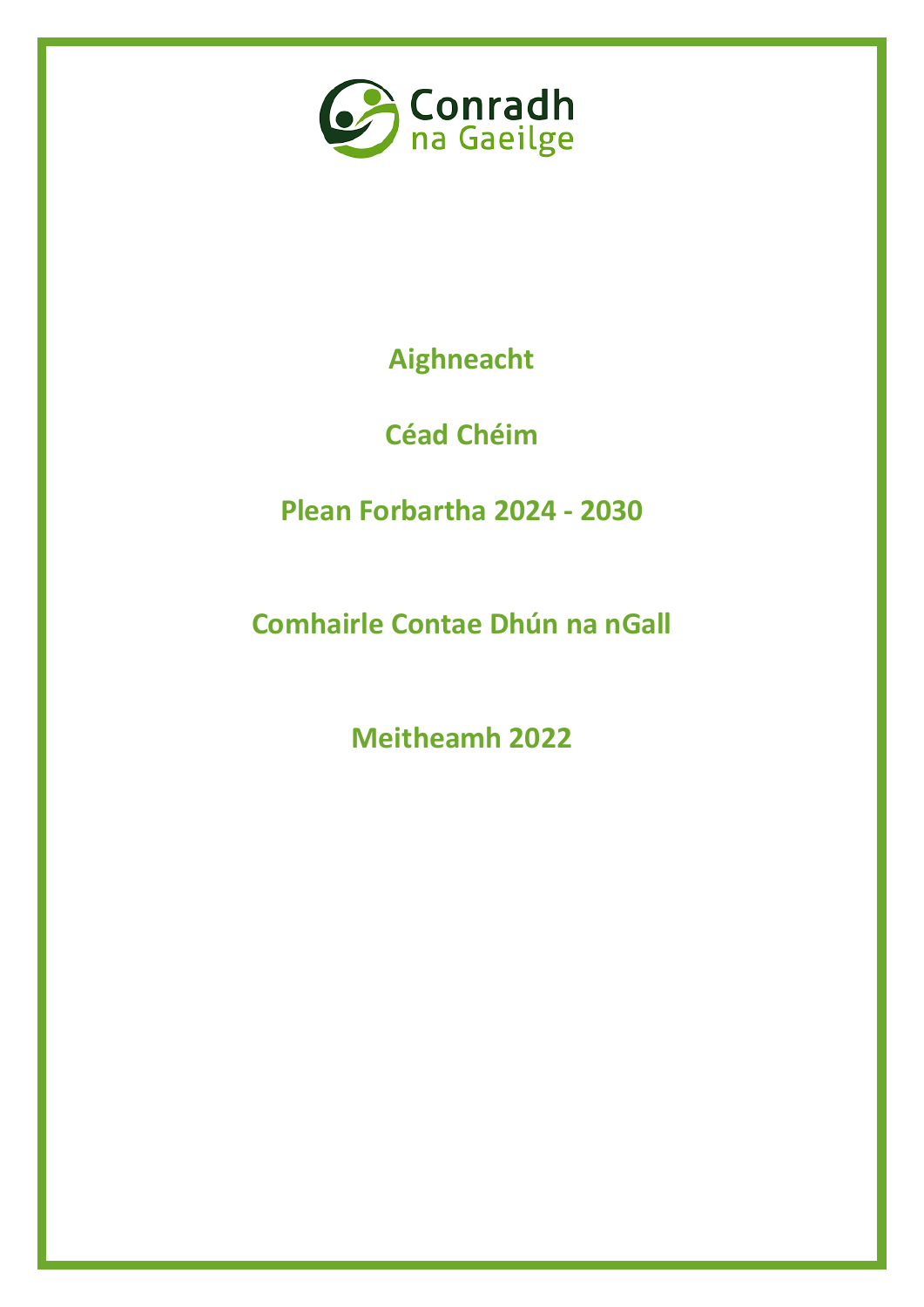#### PLEAN FORBARTHA CONTAE DHÚN NA NGALL

#### **Intreoir**

Tá tábhacht faoi leith le Plean Forbartha Chomhairle Contae Dhún na nGall mar go bhfuil ocht gceantar Ghaeltachta sa Chontae, Tuaisceart Dhún na nGall, Cloich Cheann Fhaola, Toraigh, Gaoth Dobhair, Rann na Feirste, Anagaire agus Loch an Iúir, Na Rosa, Árainn Mhór, An Ghaeltacht Lár agus Dún na nGall Theas agus trí Baile Seirbhíse Gaeltachta Leitir Ceanainn, An Clochán Liath agus Baile Dhún na nGall. Aithnítear ar ndóigh an éagsúlacht úsáide teanga atá sna ceantair Ghaeltachta seo. Tá Comhairle Contae Dhún na nGall ag teip maidir le cosaint a thabhairt don Ghaeltacht ó thaobh na pleanála tithíochta sa Ghaeltacht agus ní mór tabhairt faoin bhfíric seo ar bhun práinne sa Phlean Forbartha nua.

Léiríonn an méid seo a leanas an teip seo agus freisin an gá le gníomh dearfach eisceachtúil chun an Ghaeltacht a chosaint:

*Daonáireamh na bliana 2016, a léirigh gur tharla titim thubaisteach 11% i líon na gcainteoirí laethúla Gaeltachta sa tréimhse 2011 – 2016.*

*An líon daoine óga atá ag bogadh amach as an nGaeltacht mar nach bhfuil siad in ann cead pleanála a fháil ar a dtalamh féin*

*Go bhfuil glúin daoine óga sa Ghaeltacht nach bhfuil ar a gcumas suíomh nó teach a cheannach ina gceantar féin agus atá orthu imeacht ón nGaeltacht*

*Go bhfuil daoine sa Ghaeltacht atá i dteideal tithe sóisialta á mbrú amach as a bpobal féin mar nach bhfuil dóthain tithe sóisialta á dtógáil sa Ghaeltacht*

Go ginearálta tá sé ag éirí níos deacra agus níos deacra do mhuintir na Gaeltachta cead pleanála a fháil ina gceantar féin. Séantar cead pleanála ar dhaoine ón áit ar an ábhar, dar leis na comhairlí áitiúla, nach bhfuil 'riachtanais áitiúil' acu agus tá an sainmhíniú ar céard is 'riachtanas áitiúil' ann á chúngú agus a thachtadh i rith an ama. Ciallaíonn sé seo nach féidir le lánúin óga cead pleanála a fháil ina gceantar dúchais féin. Freisin tagann sé seo salach ar pholasaí an Rialtais ó thaobh na pleanála teanga de, mar a léirítear in Acht na Gaeltachta 2012. Mura mbeidh daoine sa Ghaeltacht leis an teanga a labhairt cén mhaith a bheith ag caint ar phleanáil teanga.

**Maíonn Conradh na Gaeilge gur chóir go mbeadh pleanáil tithíochta sa Ghaeltacht dírithe ina iomláine ar bhuanú agus neartú an phobail Ghaeltachta agus go nglacfaí leis go bhfuil 'riachtanas áitiúil' ag an té a bhfuil labhairt na Gaeilge acu, rud a d'éascódh an próiseas pleanála do mhuintir na Gaeltachta. Ba chóir go mbeadh sé mar sprioc ag an bpleanáil tithíochta sa Ghaeltacht:**

*Go gcuirfear in athuair leis an líon de phobal na Gaeltachta atá ina gcónaí ina bpobal féin. Go dtabharfar deis do chainteoirí líofa Gaeilge bogadh chun cónaí sa Ghaeltacht. Go gcuirfear leis an eacnamaíocht áitiúil agus le forbairt gheilleagar na Gaeltachta.*

**Díríonn muid aird ar na gnéithe seo a leanas:**

**1. Treoirlínte an Aire Tithíochta faoi alt 28 den Acht um Pleanáil agus Forbairt 2000,** 

**treoirlínte a mhaíonn muid nach bhfuil á gcur i bhfeidhm i bPlean Forbartha Chomhairle Dhún na nGall.**

Mar shampla, molann Treoirlínte Uimhir 15 na cuspóirí sainordaitheacha seo a leanas a bheith san áireamh sa phlean forbartha ó thaobh na Gaeltachta de:-

*(i) go mbeadh tionchar dearfach ag an bhforbairt i gceist ar oidhreacht teanga agus chultúrtha na Gaeltachta agus gur féidir cur in aghaidh chineálacha áirithe forbartha agus forbairtí de mhéadanna áirithe dá réir;*

*(ii) go riarfaí i gcomhair riachtanais an phobail i ndáil le húsáid talún ar mhaithe le tithíocht, le poist, le háiseanna áineasa agus áiseanna poiblí agus ar mhaithe le straitéis ar leith tithíochta chun freastal ar riachtanais mhuintir na Gaeltachta;*

*(iii) go gcuirfí turasóireacht teanga agus chultúrtha chun cinn go láidir; agus*

*(iv) go gcuirfí úsáid na Gaeilge i gcúrsaí gnó agus poiblí chun cinn.*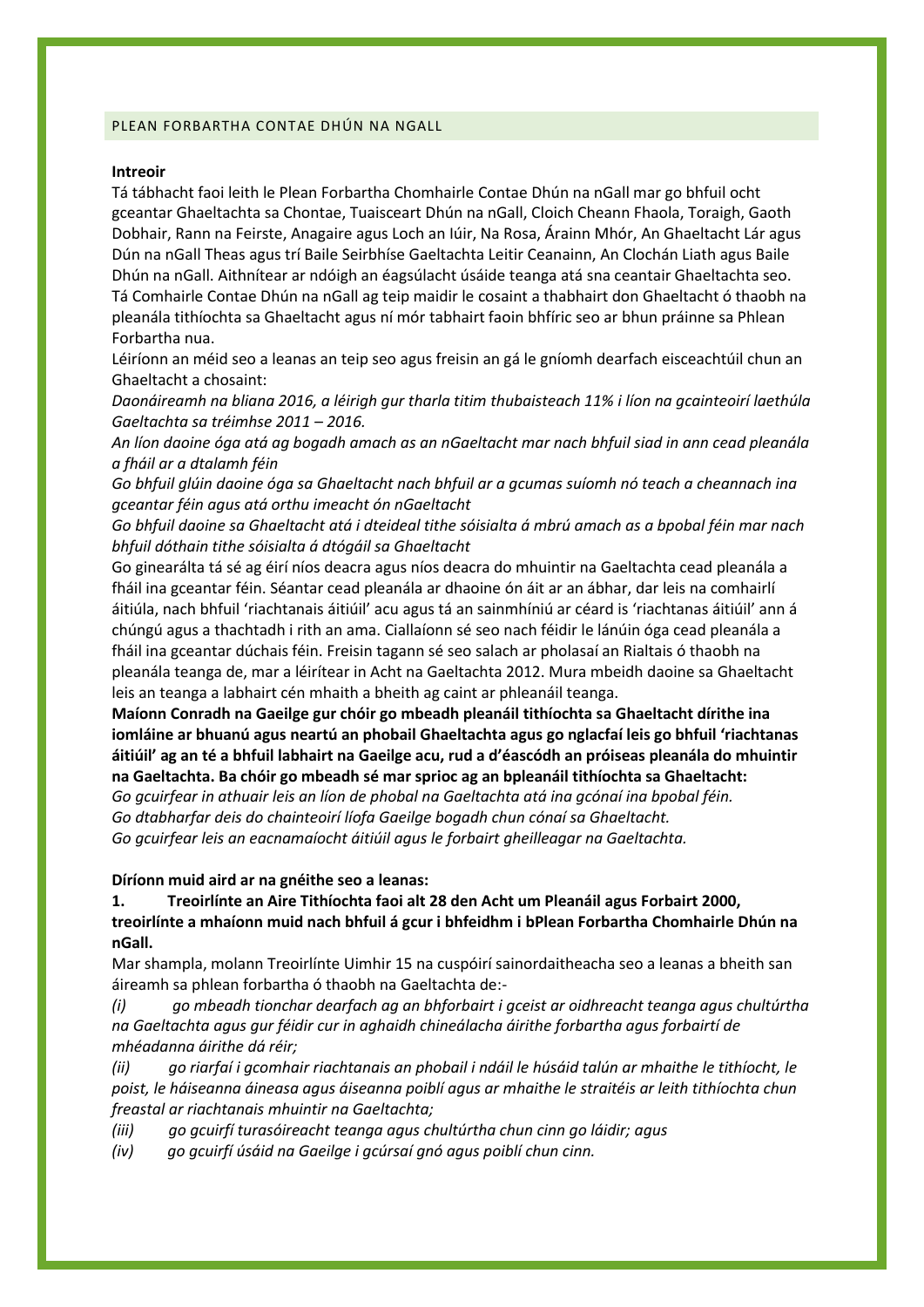Leagtar tuilleadh de na beartais seo amach in Iarscríbhinn C de na Treoirlínte sin agus aibhsítear ann go mbeadh meascán maith sa phobal Gaeltachta ó thaobh aoise de agus go gcuirfí in aghaidh méadú mór Béarlóirí ón taobh amuigh.

Moltar chomh maith forbairt thráchtála agus chultúrtha na Gaeltachta mar Ghaeltacht le béim ar thionscail atá bunaithe ar an teanga agus leagtar béim ar mhúineadh na teanga féin.

# **2. Na tagairtí atá déanta don Ghaeltacht sa Chreat Náisiúnta um Phleanáil agus an bhéim a leagtar ansin ar thábhacht na Gaeltachta, na hoileáin Ghaeltachta agus do thábhacht na Pleanála Teanga Ghaeltachta.**

Cé gur breá linn go bhfuil aitheantas tugtha ag Comhairle Contae Dhún na nGall sa Dréachtphlean Forbartha do na mianta seo níl feidhm á thabhairt ag an gComhairle Contae do chlár gníomh chun na mianta seo a bhaint amach, mar atá léirithe againn san intreoir seo.

# **3. Cinneadh na hArdchúirte sa chás ar ghlac Comharchumann Ráth Chairn in aghaidh an Bhoird Pleanála maidir le cinneadh an Bhoird cead pleanála a dheonú d'eastát tithíochta i nGaeltacht Ráth Chairn.**

Rialaigh an Ard-Chúirt gur sháraigh cinneadh an Bhoird Pleanála plean forbartha na Mí, polasaí an Rialtais agus polasaí seasta agus reachtúil an Stáit i leith na Gaeilge agus na Gaeltachta. Dar leis an gCúirt níor cruthaíodh gur ar leas na Gaeilge a bheadh an fhorbairt tithíochta agus óstán a bhí beartaithe.

# **Moltaí Chonradh na Gaeilge ar chóir a fheidhmiú mar chuid den Dréachtphlean Forbartha:**

# **Measúnacht tionchar teanga neamhspleách**

Go mbeadh gá le measúnacht tionchar teanga neamhspleách i gcás gach tí bheartaithe, seachas teach do dhuine arb as an toghroinn ó dhúchas iad, agus gach saghas forbartha beartaithe eile i gceantar Gaeltachta agus gur gá gur cainteoir Gaeilge neamhspleách atá cáilithe sa phleanáil teanga a chuirfeadh le chéile í agus go gcruthódh an mheasúnacht sin go rachadh an fhorbairt sin chun socair labhairt na Gaeilge go háitiúil. Is gá go mbeidh na critéir seo a leanas san áireamh in aon tuairisc mheasúnacht tionchar teanga:

(a) Cumas Gaeilge na n- áitritheoirí (ionchais);

(b) Iompraíocht teanga na n- áitritheoirí (ionchais) i.e. gnáth-theanga(cha) bhaile an teaghlaigh;

(c) Aon cheangal atá ag na háitritheoirí (ionchais) le pobal na Gaeilge;

(d) Aon cheangal atá ag na háitritheoirí (ionchais) le hinstitiúidí an phobail áitiúil a fheidhmíonn trí mheán na Gaeilge;

(e) I gcás gnó, an teanga oibre a bheas ag an ngnó sin;

(f) I gcás gnó, an polasaí teanga a bheidh ag an ngnó sin ó thaobh daoine le cumas Gaeilge a fhostú;

(g) I gcás gnó, an mbeidh gach seirbhís/ aon seirbhís ar fáil uaidh trí Ghaeilge

Ní mholaimid, áfach, go gcuirfeadh coinníollacha teanga isteach ar dhaoine a dhéanann iarratas ar chead pleanála chun teach a thógáil sa toghroinn arb aisti ó dhúchas iad ach go mbeadh an gnáthshrian ar an teach sin a dhíol ar aghaidh mar a bhaineann le tithe faoin tuath.

# **Eastáit tithíochta & Clásail Teanga**

Is léir dúinn an dochar a dhéanann eastáit tithíochta a thógtar don mhargadh tráchtála agus gur gá a bheith an-cháiréiseach ina thaobh seo.

Molaimid inniúlacht ag TEG B2 nó níos airde sa Ghaeilge labhartha mar chaighdeán inghlactha do dhaoine ó lasmuigh den toghroinn. Ní gá do dhaoine arb as an toghroinn ó dhúchas iad cumas Gaeilge a léiriú.

Ní mór a chruthú go gcuirfeadh an t-eastát go mór le cur chun cinn na Gaeilge mar phríomhtheanga an phobail.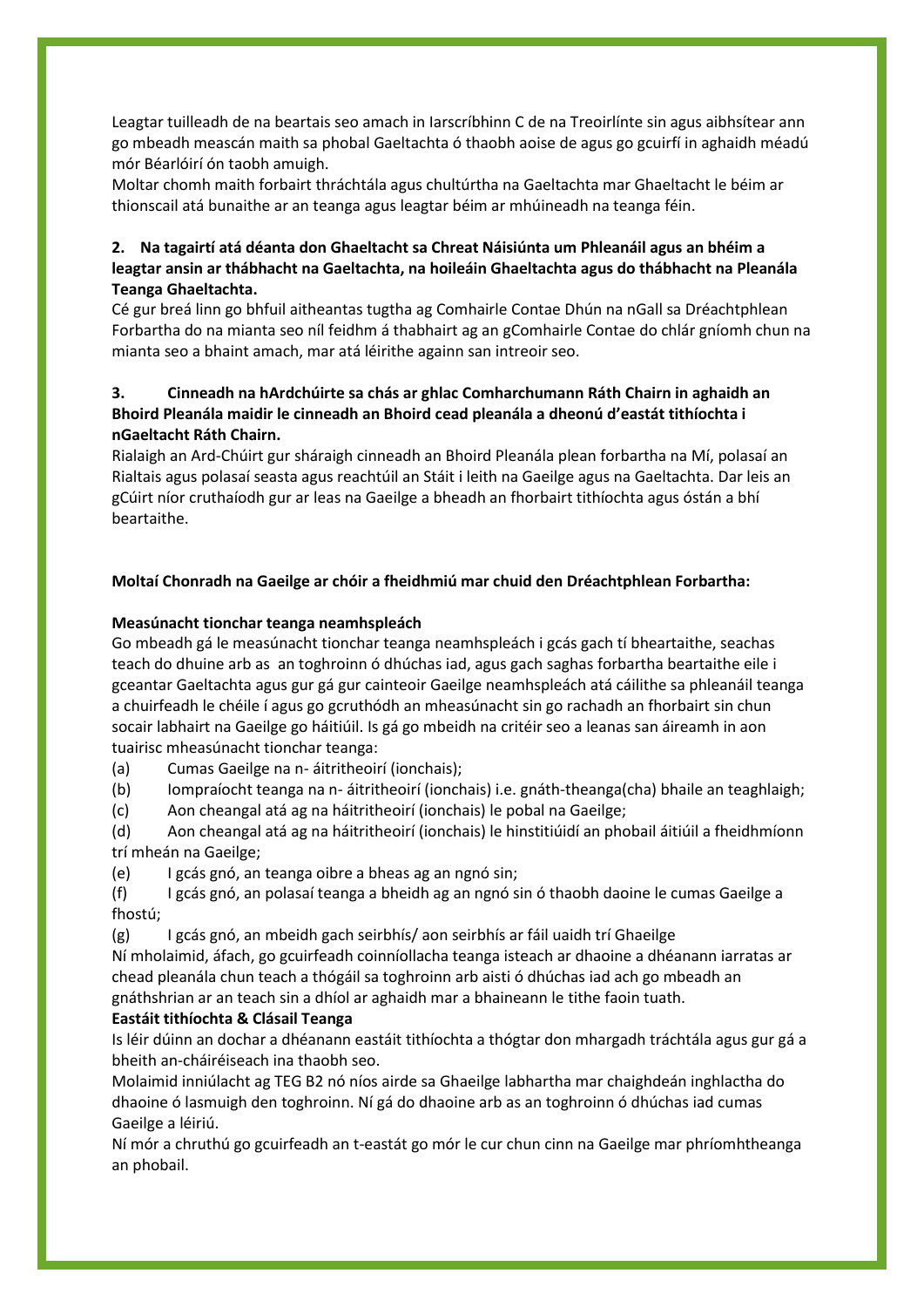Chuige sin ní mór clásal teanga a fheidhmiú le go mbeadh riachtanas Ghaeilge ag baint le 90% de thithe in eastát tithíochta i limistéir Ghaeltachta i gcatagóirí A agus B agus ag 35% de na tithe i limistéir Ghaeltachta i gcatagóir C.

## **Tithe saoire**

Molaimid go gcuirfear cosc ar ró-fhorbairt tithe saoire chun a chinntiú nach mbeidh níos mó ná 10% de na tithe in aon toghroinn ar leith ina dtithe saoire. Má tá níos mó ná 10% de na tithe in aon toghroinn ar leith ina dtithe saoire, nach bhfaighfí cead pleanála i gcomhair a thuilleadh tithe saoire ann.

## **Tithe sóisialta & scáththithíochta**

Go mbeidh sé de cheart ag daoine atá i dteideal tithe sóisialta go gcuirfear na tithe sin ar fáil dóibh ina bpobal féin - seachas iad a ruaigeadh isteach sna bailte móra máguaird.

Ba chóir scéim tithe sóisialta (aonair) a bheith ann do phobal na Gaeltachta ar a gcuid talamh féin nó talamh a muintire

Ba chóir go mbeadh straitéis ag an gComhairle Contae tithe/talamh a cheannach nuair atá sé ar fáil agus tithe sóisialta a thógáil/iompar isteach ina dtithe sóisialta.

Ba chóir scéimeanna scáththithíochta do dhaoine scothaosta sna pobail áitiúil a fhorbairt.

## **Tithíocht incheannaithe**

Is gá go scrúdófaí ach go háirithe an tslí is éifeachtúla le tithíocht incheannaithe a chur ar fáil sa Ghaeltacht ar shlí a neartódh úsáid na Gaeilge ann, cumann tithíochta san áireamh.

### **Pleanáil Teanga Ghaeltachta**

Clár oibre agus polasaithe an Chomhairle Contae a chomhtháthú lena Pleananna Teanga atá faofa ag Aire na Gaeltachta faoi réir Acht na Gaeltachta 2012. Gan aon pholasaí a fheidhmiú a thiocfaidh salach ar na Pleananna Teanga seo.

## **Comharchumainn Ghaeltachta**

Mar aitheantas ar an tseirbhís riachtanach pobail a chuireann na Comharchumainn Ghaeltachta ar fáil go ndéanfar clár oibre agus polasaithe an Chomhairle Contae a chomhtháthú le clár oibre na gComharchumann.

### **Turasóireacht Ghaeltachta**

Go mbeidh polasaithe turasóireachta Chomhairle Contae Dhún na nGall dírithe ar thograí theanga bhunaithe agus ag cur tacaíochta ar fáil do thograí a chuirfidh le buannacht na Gaeilge sa Ghaeltacht.

### **Moltaí eile**

- Go mbeidh ainm gach forbairt tithíochta nua i nGaeilge amháin. Tá ag éirí leis an bpolasaí seo i gCathair agus i gContae na Gaillimhe [An Coiste Logainmneacha -](https://gleg.ie/an-coiste-logainmneacha/) Gaillimh le Gaeilge, An [Ghaeilge i nGaillimh, Irish language and culture in Galway, Gaeilge sa Ghnó, Irish in Business](https://gleg.ie/an-coiste-logainmneacha/)  [\(gleg.ie\).](https://gleg.ie/an-coiste-logainmneacha/) Tá Comhairle Chathair Bhaile Átha Cliath chun an polasaí céanna a chur i bhfeidhm de réir a dréachtphlean forbartha CUO50
- Coiste Logainmneacha a bhunú. Tá Coiste Logainmneacha i go leor Comhairlí Contae, ar nós Gaillimh, Clár, Port Láirge, Lú, Laois agus Loch Garman. Ba chóir do Chomhairle Contae Dhún na nGall coiste logainmneacha a bhunú.
- Is gá don chomhairle gach tacaíocht a thabhairt idir maoiniú, foireann agus eile le tacú a thabhairt do Phleananna Teanga Limistéir Pleanála Gaeltachta agus Bailte Seirbhíse Gaeltachta. Ní cóir feidhmiú na pleananna teanga sin a fháil ar ghualainn deonacha. Tá ról lárnach ag an gcomhairle i ráth na pleananna teanga sin.
- Má fhaightear iarratas pleanála ó mhuintir na Gaeltachta ba chóir gach iarracht a dhéanamh an t-iarratas pleanála a cheadú chun cinntiú go mbeidh muintir na Gaeltachta in ann fanacht sa bhaile. Léiríonn cás Bhreandán Uí Bheaglaoich an bealach nár chóir caitheamh leis an bpobal áitiúil atá ag iarraidh cónaí sa bhaile [Cead pleanála faighte ag an gceoltóir aitheanta](https://tuairisc.ie/cead-pleanala-faighte-ag-an-gceoltoir-aitheanta-breanndan-o-beaglaoich-tar-eis-15-bliain/)  [Breanndán Ó Beaglaoich tar éis 15 bliain](https://tuairisc.ie/cead-pleanala-faighte-ag-an-gceoltoir-aitheanta-breanndan-o-beaglaoich-tar-eis-15-bliain/) – Tuairisc.ie. Is gá mar sin an polasaí atá ag an gcomhairle ina aghaidh tithíocht aonair a athrú. Is é tithíocht aonair an t-aon tithíocht a bhí